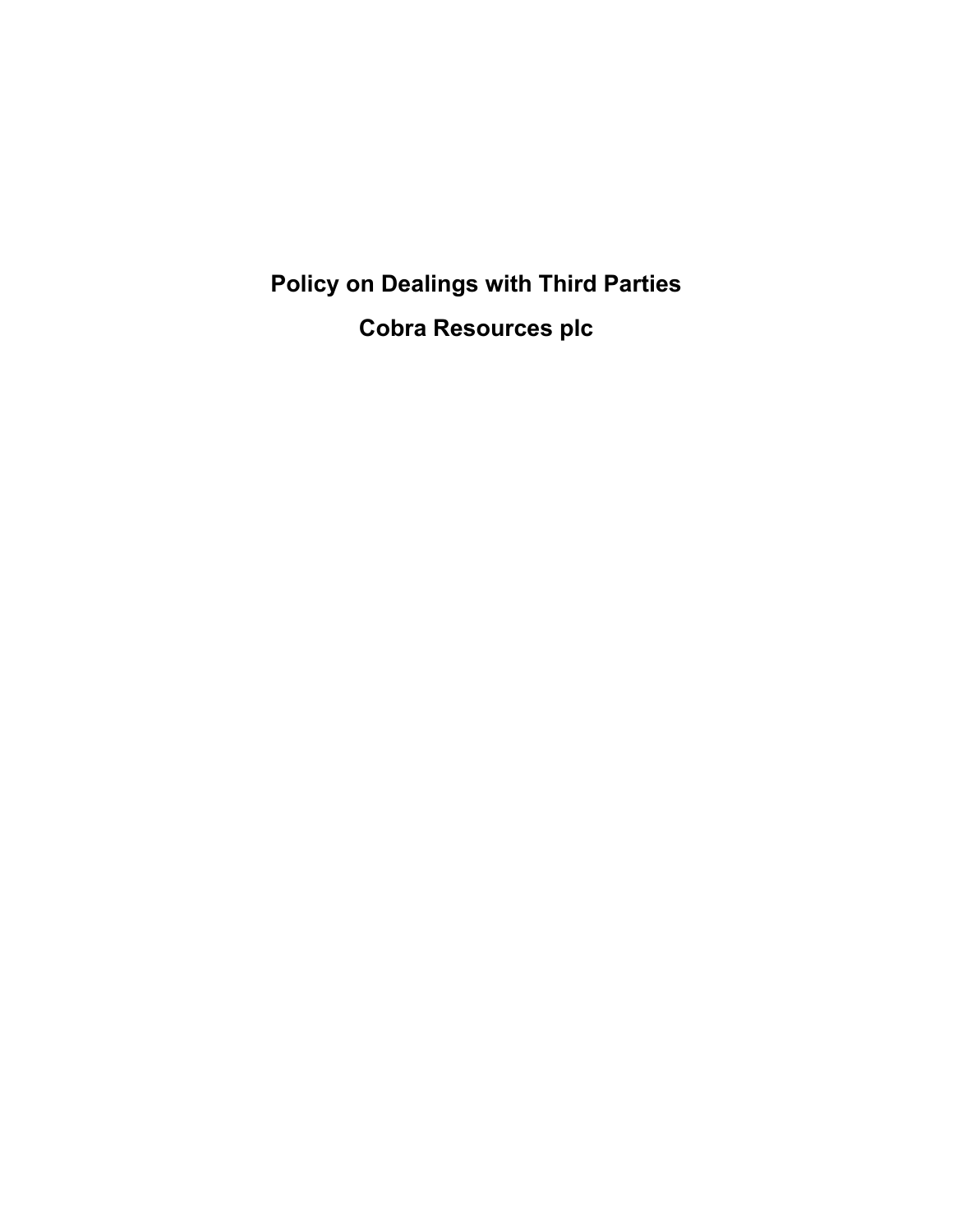#### 1. **GENERAL PRINCIPLES**

The Company is committed to conducting its business with complete integrity, and in a manner which ensures compliance with all applicable laws, including the Anti-Bribery Laws and with the highest ethical standards. As a company, we use our best endeavours to ensure that all those acting on our behalf, whether they are employees, contractors, third party intermediaries or agents, are aware of and share our commitment to conducting business ethically.

We will not use third parties or intermediaries to engage on our behalf in unethical practices that would be prohibited under applicable laws, including the Anti-Bribery Laws – if undertaken by us. We expect that all parties and intermediaries that we engage will act with integrity and undertake their business without bribery when acting on our behalf or for our benefit.

The Company may become criminally liable (and/or suffer damage to its reputation) as a result of an act of bribery by an associated person, i.e. a person which performs services for or on behalf of the Company. This Policy therefore provides guidance on engaging associated persons, and on reviewing/renewing a contract, or a relationship, with associated persons, including the performance of due diligence proportionate to the circumstances. In addition, it provides guidance on the anti-bribery measures that should be taken in relation to associated persons, in particular, sample anti-bribery representations and warranties.

This Policy is designed primarily to address the increased risks presented by the appointment of Service Providers. The procurement of goods and services where the third party is a Supplier typically presents different risks; in particular, the risks that Company employees will be offered bribes are more likely to be relevant than the risks that the Supplier will make a bribe for the benefit of the Company. The *Anti-Bribery and Corruption Policy* and the *Policy on Gifts and Hospitality* both specifically address the receipt or acceptance of benefits by Company employees, and have effect as regards dealings with all Suppliers and Service Providers. If you think that a Supplier presents increased risk, you are advised to apply some or all of the anti-bribery measures contained in this Policy, as appropriate. If you have any queries, assistance is available from the Compliance Officer.

This Policy is intended as a guide to best practice only, but employees deviating from this best practice will be expected to be able to explain their reasons for doing so. It is intended to supplement other Company policies, including the *Anti-Bribery and Corruption Policy* and the *Policy on Gifts and Hospitality*. The Company has produced this Policy because relationships with Service Providers may present increased risks to the Company's business and in these circumstances it is appropriate to implement requirements and procedures designed to reduce such risks. This Policy applies to all Company offices and all agreements entered into with Service Providers after this Policy comes into effect (this includes amendments or variations to agreements entered into prior to the Policy coming into effect). In some jurisdictions there may also be other legal or regulatory requirements that need to be complied with. Further information relating to this Policy is available from the Compliance Officer.

If you are uncertain as to the procedure for appointment of any Service Provider or Supplier, or as to the propriety of any payment or other arrangement associated with such appointment, you should notify the Compliance Officer immediately.

Please keep this Policy in a convenient place so you can refer to it in the future.

If you think that a Service Provider or a Supplier is involved in bribery in relation to the Company's business you should immediately notify the Compliance Officer.

This Policy applies to all the Company's employees and workers, including directors, non-executive directors and other corporate officers, staff of any subsidiary in which the Company has a controlling interest, as well as agency workers, secondees, consultants and contractors, irrespective of their location, function, grade or standing, engaged by the Company on its behalf and under its effective control. However, it is only likely to be relevant to those who have a direct involvement in engaging third parties, reviewing or renewing contracts, or dealing with third parties on an ongoing basis.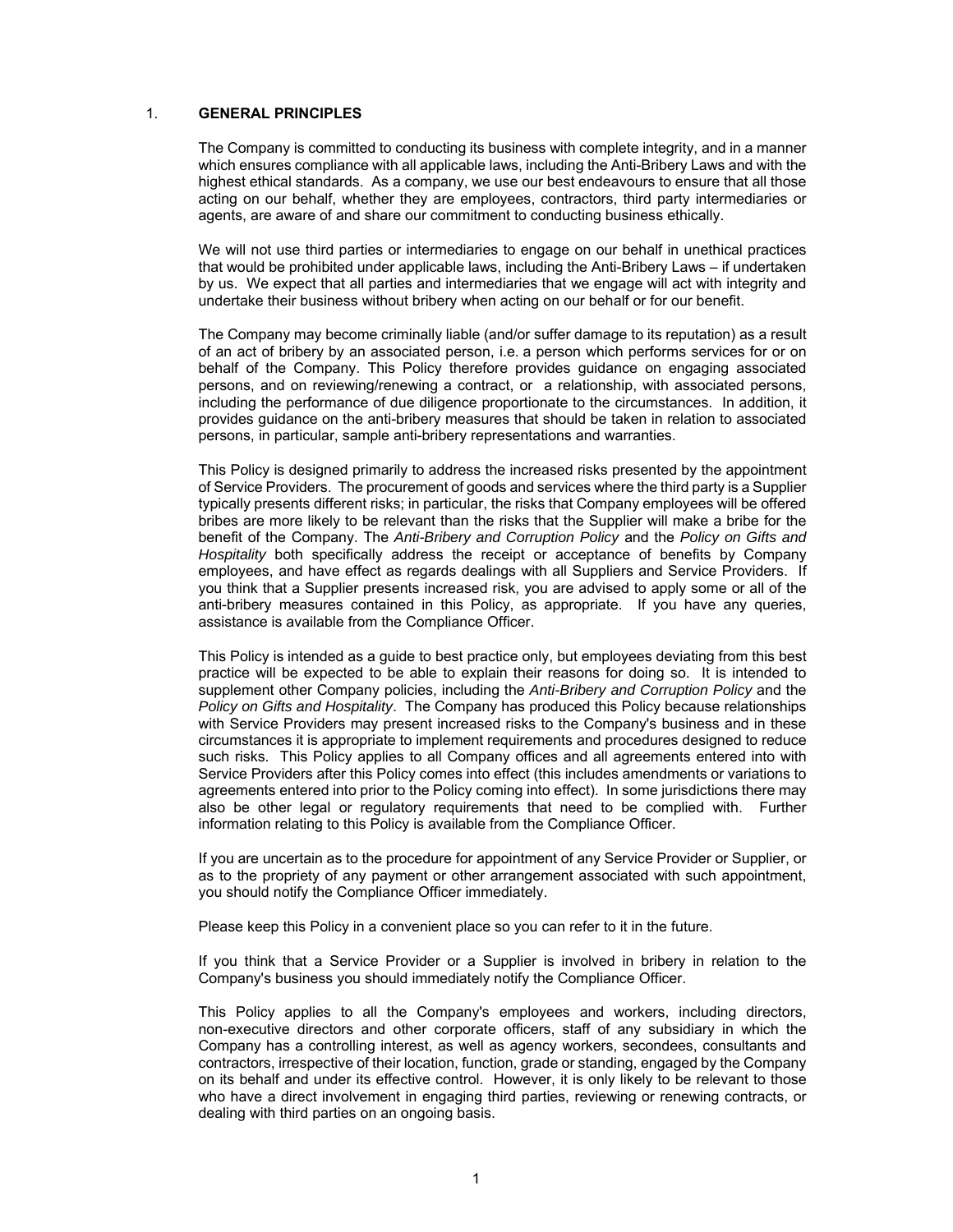A list of the definitions used in this Policy can be found at paragraph 6.

### 2. **ENGAGEMENT OF A SERVICE PROVIDER**

Before a Service Provider is engaged the following steps should be taken. It should be made clear to the Service Provider that any commercial approval given is subject to satisfactory completion of this procedure.

### 2.1 **Due diligence**

A Service Provider due diligence questionnaire (see Annex A) should be completed by the Service Provider and sent to the Compliance Officer. Any issues identified on completion of the questionnaire should be promptly brought to the attention of the Compliance Officer. Any other information known about the Service Provider should also be provided to the Compliance Officer.

## 2.2 **Declaration of interest**

Any Company personnel who has a commercial interest in the Service Provider (business or personal) should disclose that relationship to the Compliance Officer in accordance with the requirements in the *Anti-Bribery and Corruption Policy* on conflicts of interest.

## 2.3 **Approval of Compliance Officer**

A new arrangement with a Service Provider may not be entered into without the approval of the Compliance Officer, which will be based on the Service Provider due diligence questionnaire, any declarations of interest, and information provided by the business unit, in accordance with Annex B. The Compliance Officer will also take into account the requirements of any other Company policies that may be relevant.

If the Compliance Officer believes for any reason that the Company should not enter arrangements with the Service Provider they will discuss this with the Chief Executive Officer and, if the Chief Executive Officer agrees, the Company will not enter into the arrangements.

# 2.4 **Enhanced due diligence**

If, on analysis of the responses to the Service Provider due diligence questionnaire, the Compliance Officer has identified the existence of three or more red flags, using the list of 'red flags' set out in Annex E, or if for any other reason the Compliance Officer considers that the engagement of the Service Provider will present higher risks to the Company, the Compliance Officer (if they have not already, in conjunction with the Chief Executive Officer, decided the Company should not go ahead) will carry out enhanced due diligence as described at Annex C.

If, on the basis of the enhanced due diligence, the Compliance Officer believes for any reason that the Company should not enter arrangements with the Service Provider the Compliance Officer will discuss this with the Chief Executive Officer and, if the Chief Executive Officer agrees, the Company will not enter into the arrangements. If, however, as a result of the enhanced due diligence (and, as necessary, further enquiries) the Compliance Officer is able to identify satisfactorily mitigating factors for the presence of the red flags and, as a result, considers the risks to be reduced, the Compliance Officer, with the agreement of the Chief Executive Officer, may give approval to the arrangement with the Service Provider.

### 2.5 **Written representations and warranties**

Once the Compliance Officer has given their approval, a contract or engagement letter should be drawn up and reviewed by the Chief Executive Officer and/ or appropriate legal counsel. Standard wording should be included to ensure: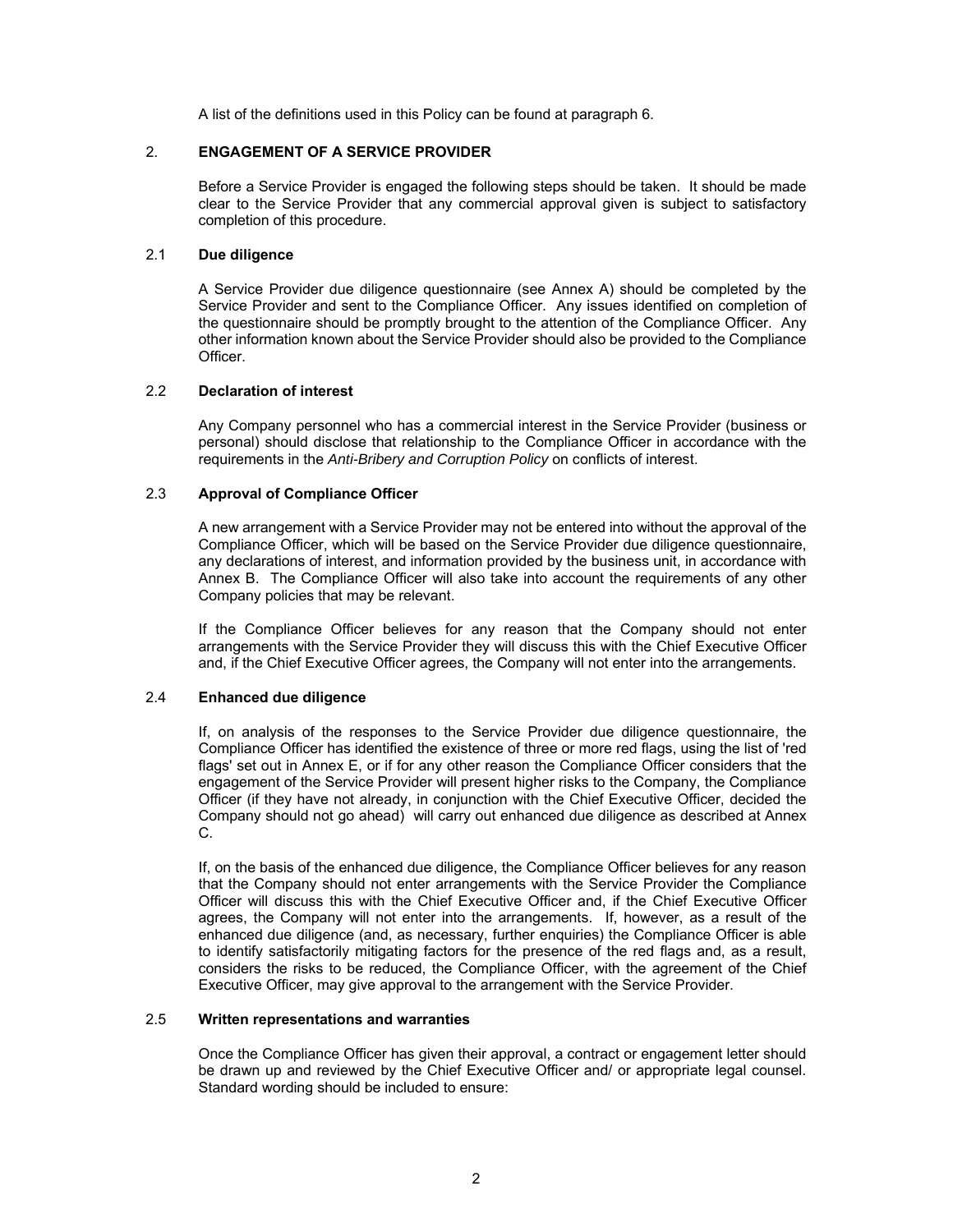- the Service Provider undertakes to comply with all applicable laws, including the Anti-Bribery Laws and the Company is indemnified by the Service Provider against any losses resulting from any unlawful payments or arrangements made in connection with the Company business by the Service Provider or in connection with any related representation made by the Service Provider;
- (if appropriate) the Service Provider warrants that it is authorised/registered with the appropriate regulatory bodies in each jurisdiction in which it operates and is required to be regulated (e.g. the Financial Conduct Authority in the UK);
- the Service Provider undertakes not to engage in any activity which would lead the Company to be in breach of any laws applicable to the Company (including the Anti-Bribery Laws);
- the Service Provider should adopt a transparent policy in respect of any relevant political donations;
- any material breach of the above should result in the immediate termination of the Service Provider's engagement; and
- the Service Provider shall not delegate the performance of the services to be provided under the contract unless the party to which such services are delegated makes undertakings and warranties to the same effect.

## 3. **RECORDS**

Any diligence materials gathered from a Service Provider should be kept on file with a copy of the signed contract or engagement letter of such Service Provider.

#### 4. **ONGOING COMPLIANCE**

In respect of obligations entered into by the Service Provider as above, care should be taken to ensure on an ongoing basis that the obligations on the Company as regards its policies, the disclosure of any information, or otherwise continue to be complied with.

On an annual basis following the entering into of any engagement letter with any Service Provider, the Service Provider due diligence questionnaire should be reviewed. If necessary, the Service Provider should be approached to provide additional information. Any issues identified, either following such a review or on a day to day basis, should be promptly brought to the attention of the Compliance Officer. The Compliance Officer will report on ongoing compliance to the Chief Executive Officer, who will include a section of dealings with third parties in the annual report on anti-bribery compliance to be submitted to the audit committee under the *Anti-Bribery and Corruption Policy*. The Compliance Officer will also monitor the arrangements with Service Providers as part of the Company's current compliance policies.

General Counsel has discretion to amend the practice set out in this Policy or to authorise different actions in particular cases where he believes it is appropriate and any such circumstances will be recorded and available for review by the audit committee.

#### 5. **DISPENSATION**

The procedures set out in this Policy, or some of them, may be waived at the absolute discretion of the Chief Executive Officer in circumstances where the Service Provider is deemed to present a low risk to the Company because:

- the services to be provided are of such a nature that they present low risks;
- the value of the contract is under  $£100,000$ ;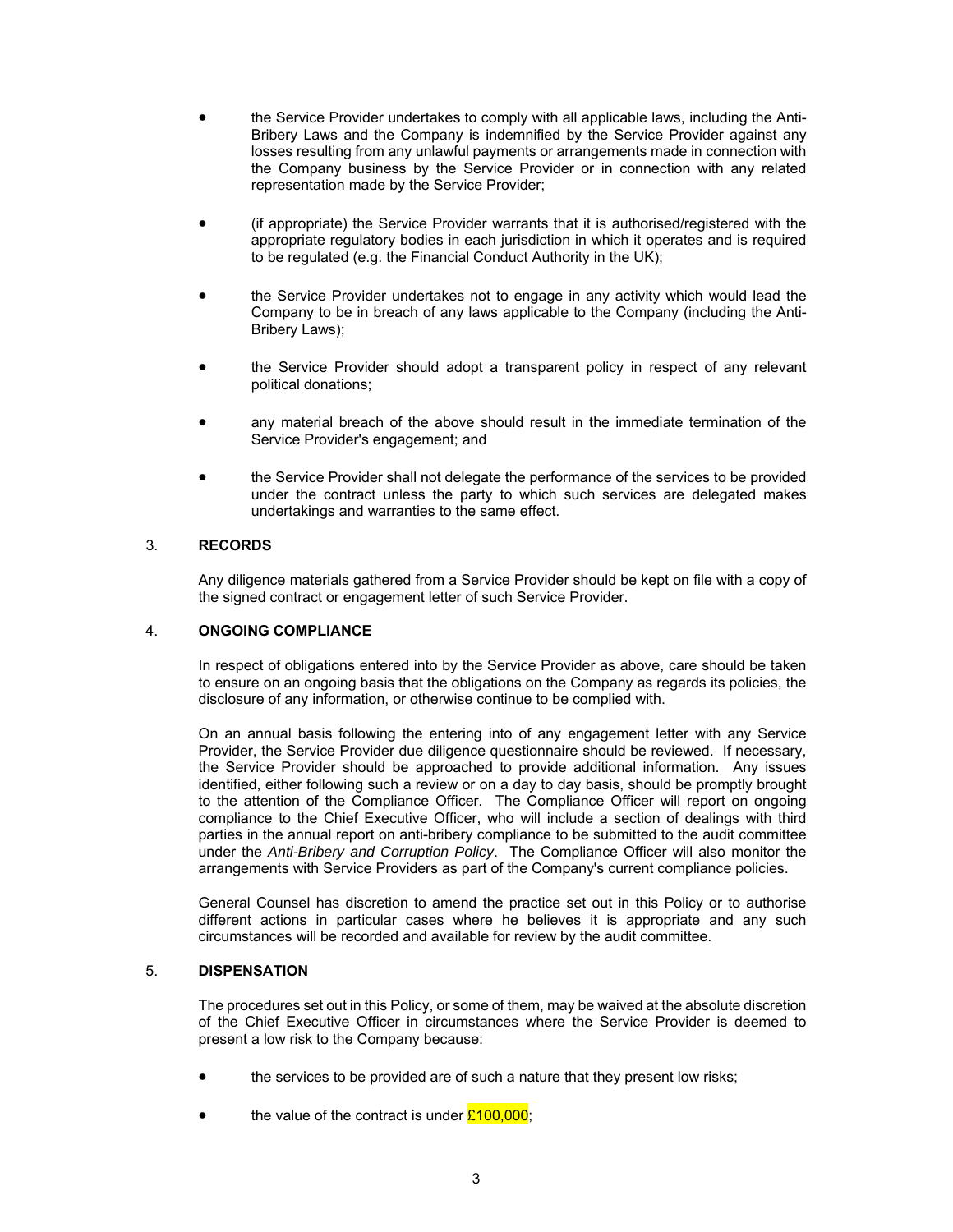- the jurisdiction in which the services are to be provided is low risk; or
- due diligence has already been performed on the Service Provider within the previous twelve months, this did not disclose any significant risks and relevant staff confirm that they are not aware of any further circumstances since the previous due diligence which would give rise to concerns.

# 6. **DEFINITIONS**

**"Anti-Bribery Laws**" means the UK Bribery Act 2010, as if Third Party was a company incorporated under the laws of any part of the United Kingdom, US Foreign Corrupt Practices Act 1977 and any other applicable law or regulation in any applicable jurisdiction.

"**Bribery**" means offering, promising or giving any financial or other advantage to:

- any Third Party (1) to induce or reward the Third Party in connection with the improper performance of any activity connected with their business or employment or of their public functions; or (2) if the acceptance of the financial or other advantage by the Third Party would constitute the improper performance of any activity connected with their business or employment or of their public functions; or
- any Public Official, or to any person at the request, or with the assent, of a Public Official, unless the Public Official is permitted or required to receive the financial or other advantage by any written law applicable to the Public Official;
- in order (in either case) to retain business for the Company or some advantage in the conduct of the Company's business.

"**Company**" means Cobra Resources plc.

"**Compliance Officer**" means [●] contactable at [●].

**"Principal"** means an officer, director, legal or beneficial owner of Third Party and their immediate family members.

**"Public Official**" means:

- (a) an employee, officer or representative of, or any person otherwise acting in an official capacity for or on behalf of, a government authority;
- (b) a person holding a legislative, administrative or judicial position of any kind, regardless of whether elected or appointed:
- (c) an officer of, or individual who holds a position in, a political party;
- (d) a candidate for political office;
- (e) an individual who holds any other official, ceremonial or other appointed or inherited position with a government or any of its agencies;
- (f) an individual who exercises a public function for or on behalf of a country or territory or for any public agency or public enterprise of that country or territory; or
- (g) an official or agent of a public international organisation (such as the World Health Organisation).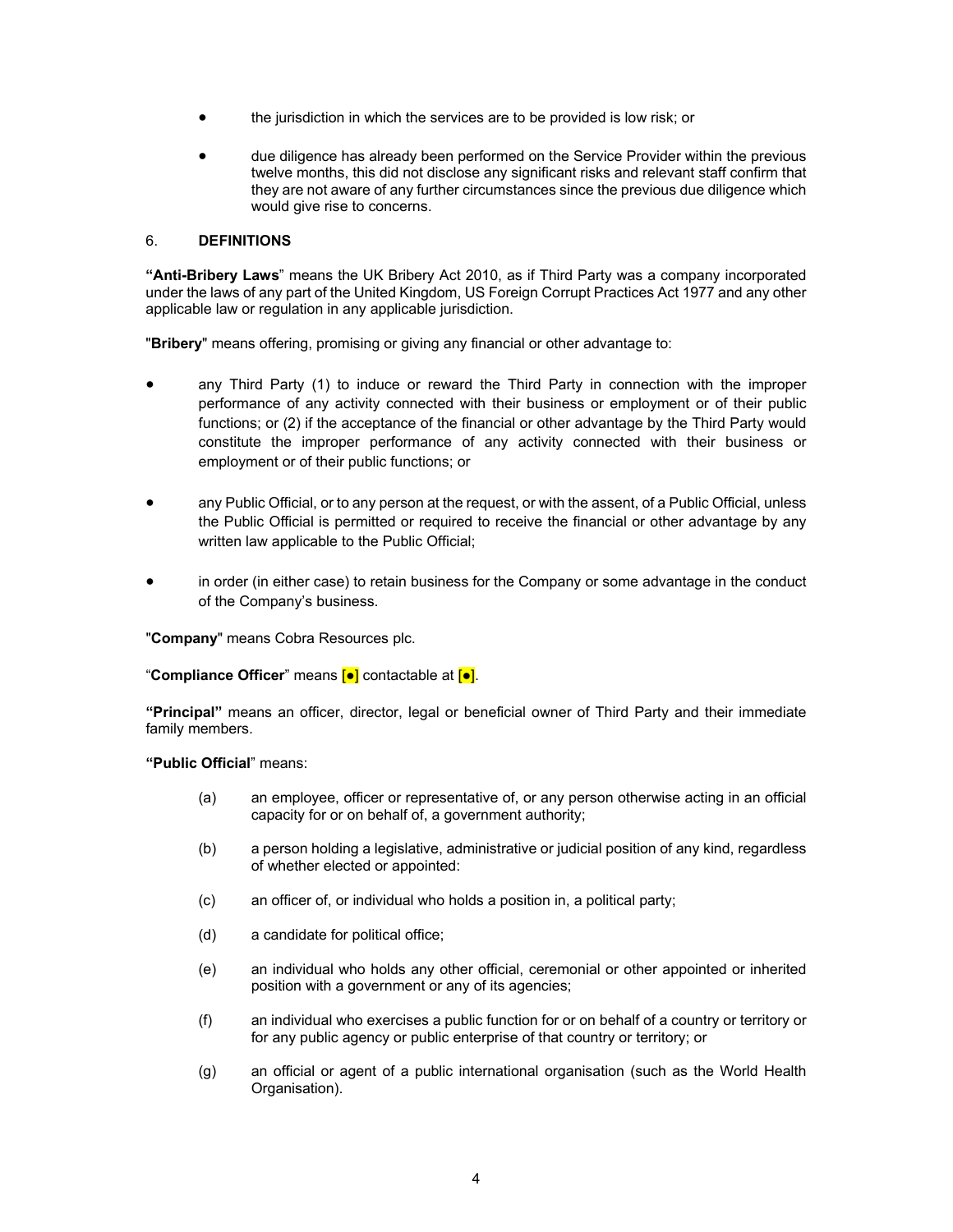"**Service Providers**" means agents, advisers, brokers, consultants or other intermediaries and any other appointment of such individuals or entities to perform services for or on behalf of the Company with a view to winning business or obtaining or retaining business advantages for the Company.

"**Suppliers**" means third parties that are not in a position to win business or to obtain or retain business advantages for the Company.

"**Third Party**" includes, without limitation, any customer, supplier, or competitor, any potential customer, supplier or competitor, any employee or representative of the foregoing, or any other person at the request of the foregoing.

| <b>POLICY OWNER</b>   | The Company owns this Policy               |
|-----------------------|--------------------------------------------|
| APPROVAL              | This Policy has been approved by the board |
|                       | of directors of the Company                |
| <b>IMPLEMENTATION</b> | The Compliance Officer is responsible for  |
|                       | ensuring that their governance structures  |
|                       | and procedures are adequate to meet the    |
|                       | requirements of this Policy                |
| DATE APPROVED         | November 2018                              |
| EFFECTIVE DATE        | November 2018                              |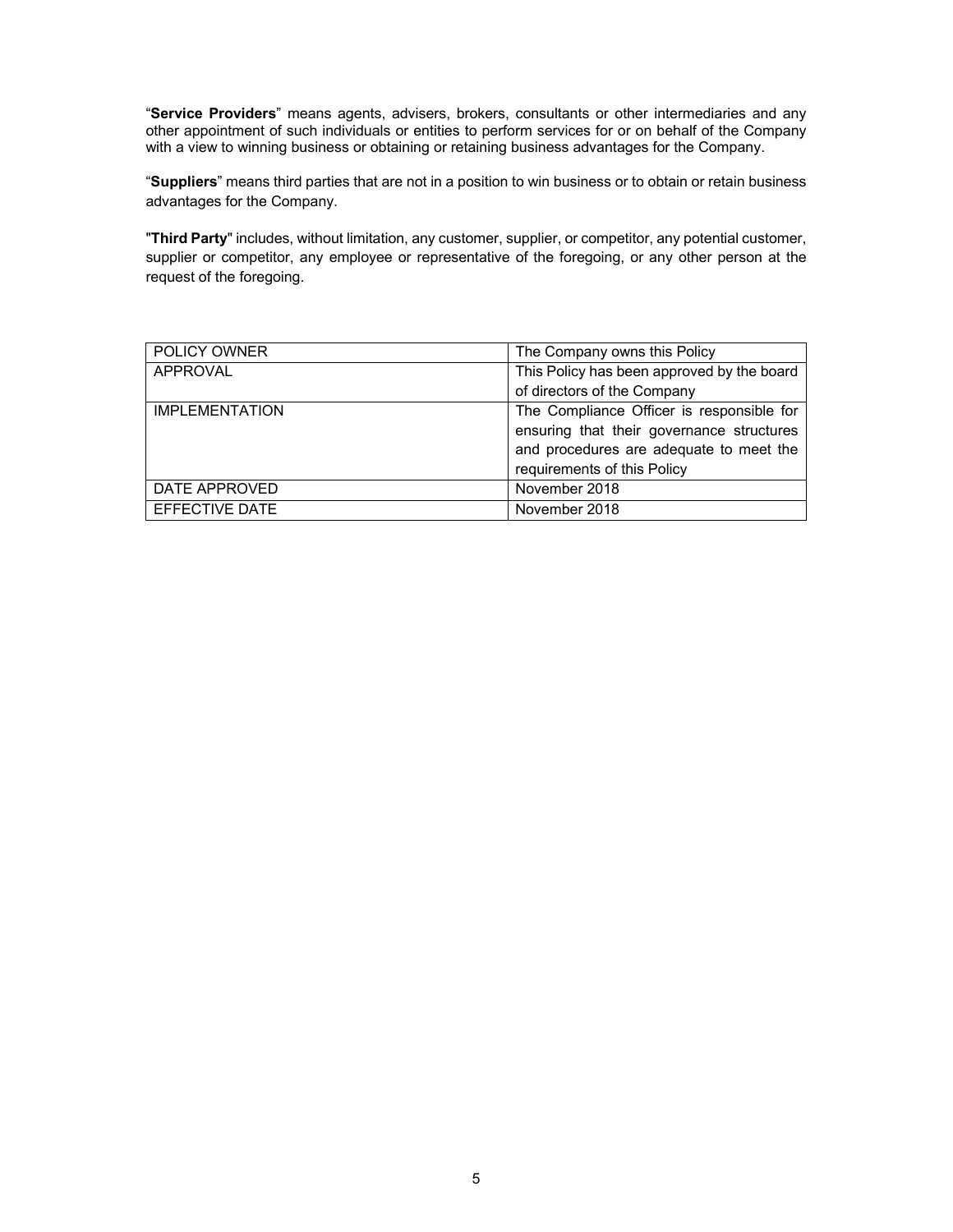# **Annex A Service Provider Due Diligence Questionnaire**

(To be sent to and completed by the proposed Service Provider)

These questions are intended to be broadly suitable for a wide range of third parties, including agents, advisers, joint venture partners, and target companies in an acquisition. A shorter version of this Questionnaire could be used in relation to third parties which present low risks. Where third parties present high risks, external verification of the responses may be sought (see below).

## **Service Provider details**

Name:  $\blacksquare$ 

Name of principal contact: \_\_\_\_\_\_\_\_\_\_\_\_\_\_\_\_\_\_\_\_\_\_\_\_\_

Email: \_\_\_\_\_\_\_\_\_\_\_\_\_\_\_\_\_\_\_\_\_\_\_\_\_\_\_\_\_\_\_\_\_\_\_\_\_\_\_\_

Telephone: \_\_\_\_\_\_\_\_\_\_\_\_\_\_\_\_\_\_\_\_\_\_\_\_\_\_\_\_\_\_\_\_\_\_\_\_

Website (if applicable):

## **Corporate structure and business activities**

- 1. What is the legal structure of Third Party (e.g. limited company, partnership)?
- 2. Date and place of incorporation (if applicable).
- 3. Who owns and/or controls [Third Party]?
	- (a) If the owner is a corporate entity (or more than one), please give the date and place of incorporation, the legal structure of the entity and the type and location of its business.
	- (b) If the owner is an individual (or more than one), please give the full name, address and nationality.
- 4. How many years has [Third Party] been in business?
- 5. Give full name, address and nationality of principal contact (if different from Third Party). How many years has the principal contact been with [Third Party]?
- 6. Please list any entities, whether for-profit or not-for-profit, in which you hold an interest, directly or indirectly, whether in whole or in part. Please indicate the date and nature of your involvement, and the type and location of business carried out by the entity.
- 7. Please list any subsidiaries, joint venture entities and other affiliates that are owned, directly or indirectly, in whole or in part, by [Third Party], and any companies that are owned, directly or indirectly, wholly or in part, by the legal or beneficial owner of [Third Party] ("**Affiliates**"). Please indicate the legal structure of such Affiliate, the date and nature of your involvement, and the type and location of business carried out by the Affiliate.

#### **Compliance with law, litigation, etc**

- 8. Has [Third Party], any of its employees, Principals (as defined below) or Affiliates, directly or indirectly, made any payments to, or conferred benefits on, or promised to make payments to, or confer benefits on, a Public Official in connection with any business or anticipated business of [the Company]?
	- If so, please explain and provide details.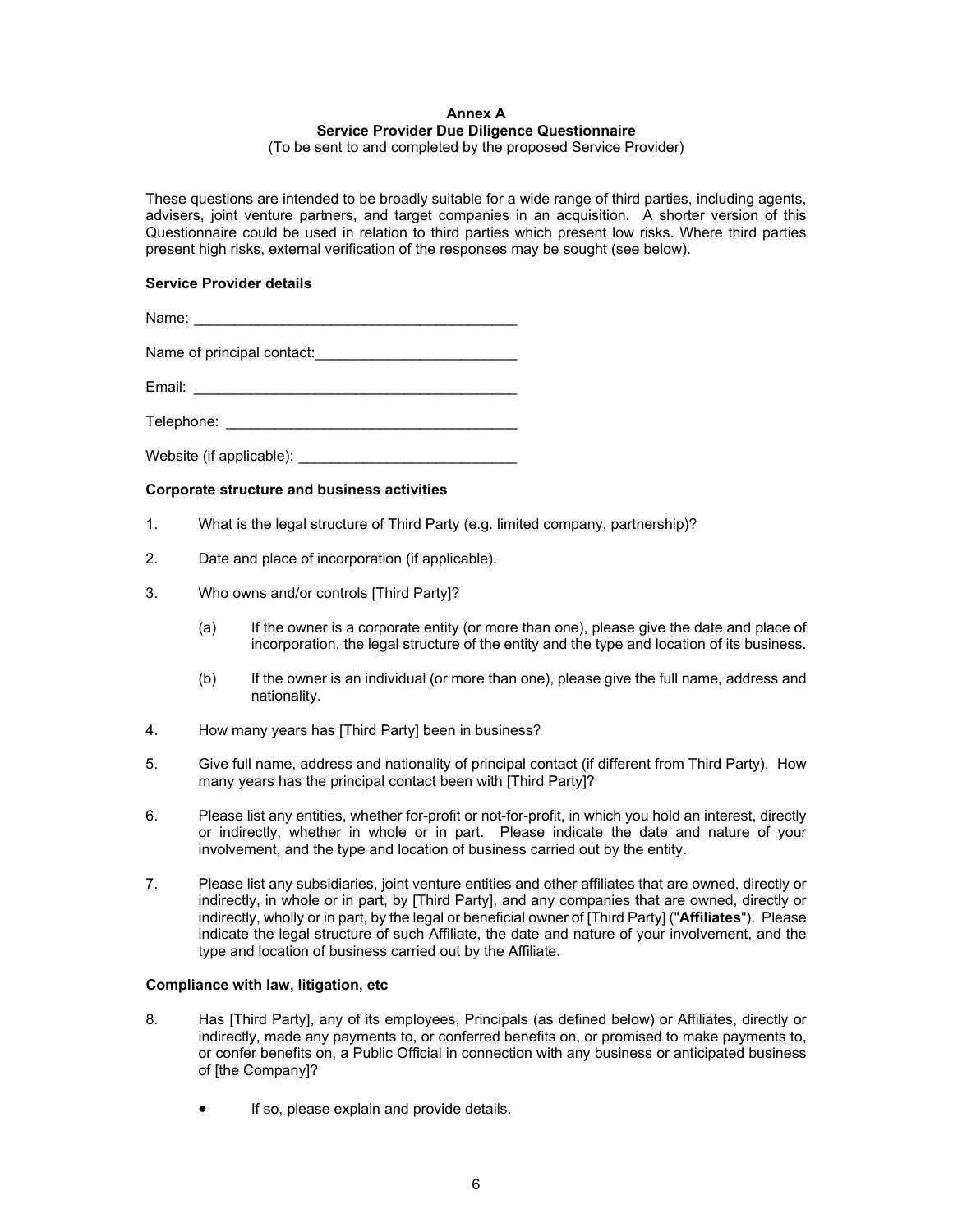- 9. Has [Third Party], any of its employees, Principals or Affiliates, directly or indirectly, made any payments to, or conferred benefits on, or promised to make payments to, or confer benefits on, any person (whether a Public Official or not) in order to influence him / her in the performance of his or her duties?
	- If so, please explain and provide details.
- 10. Has [Third Party], any of its employees, Principals or Affiliates, ever been accused of, or convicted for violations of Anti-Bribery Laws (as defined below)?
	- If so, please provide details.
- 11. Please provide details of any circumstance, event, act or omission which might give rise to an assertion that [Third Party] or any of its employees, Principals or Affiliates has not complied with any material obligation under any law applicable to [Third Party], including, but not limited to, any law relating to money laundering, anti-bribery, corruption, fraud, trading in influence or political donations.
- 12. Please provide details of any actual or threatened litigation or arbitration proceedings in which [Third Party] or its employees, Principals or Affiliates is or may become involved, including, but not limited to, proceedings in respect of money laundering, anti-bribery, corruption, fraud, trading in influence or political donations.
- 13. Please provide details of any actual or threatened inspections, proceedings, investigations, enquiries or regulatory actions by or before administrative or governmental authorities in which [Third Party] or its employees, Principals or Affiliates is or may become involved, including, but not limited to, proceedings in respect of money laundering, anti-bribery, corruption, fraud, trading in influence or political donations. Please provide copies of relevant documents, including correspondence.

#### **Internal controls**

- 14. Please state whether you have a code of conduct/code of ethics.
	- If so, please provide a copy.
- 15. Please state whether you have an Anti-Bribery and Corruption Policy.
	- If so:
		- (i) please provide a copy;
		- (ii) state when it was adopted;
		- (iii) state when it was last updated; and
		- (iv) state how it is communicated to employees.
- 16. Please state who is responsible for compliance issues generally, and for anti-bribery compliance in particular (is there a designated Compliance Officer)?
- 17. Are there anti-bribery audits performed by external auditors or consultants?
	- If so, please state name of auditor / consultant.
	- If not, please indicate what internal processes [Third Party] has in place to monitor incidents internally and to ensure accurate financial record-keeping.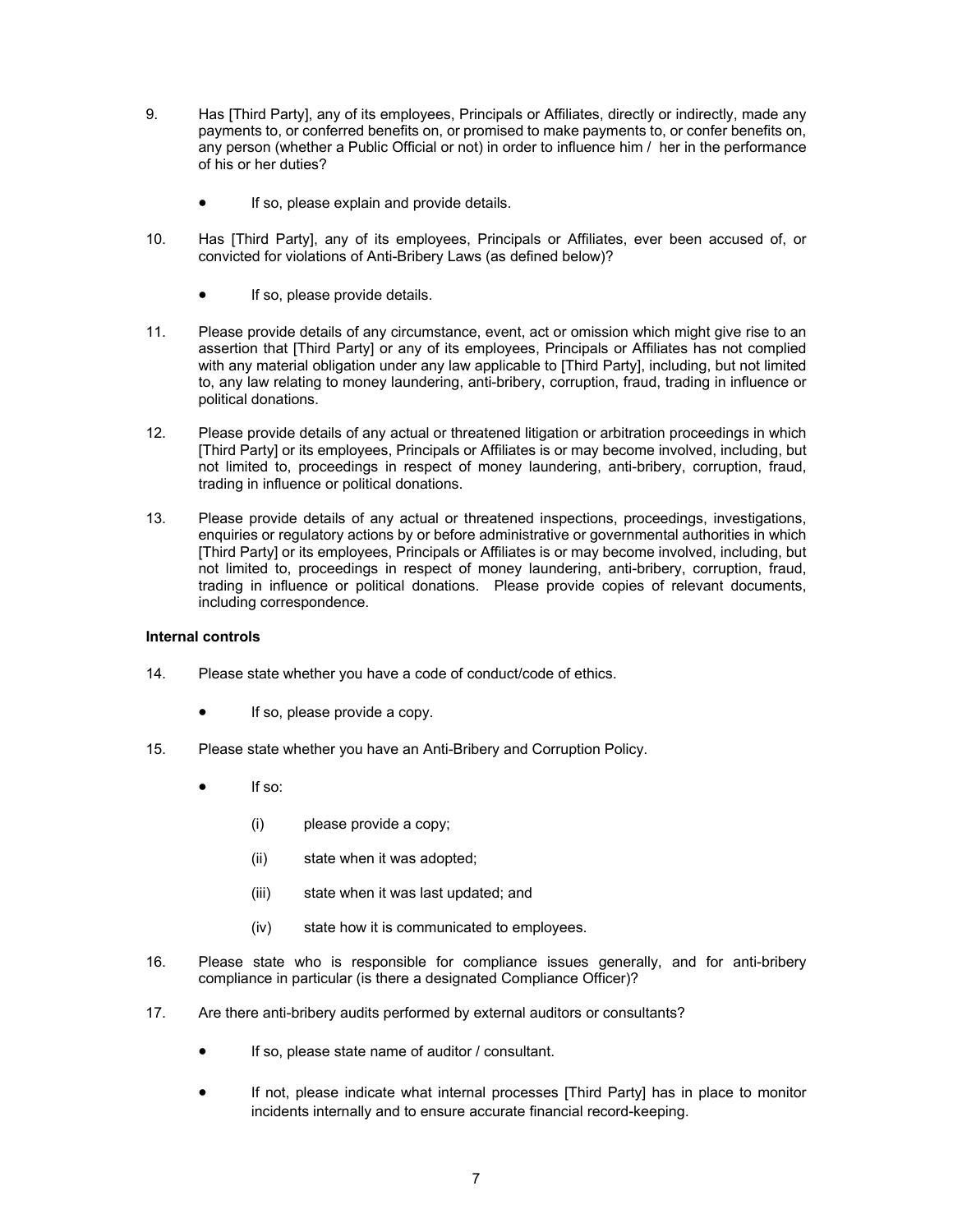- 18. Does [Third Party] have a whistle blowing policy?
	- If so, please provide a copy.
- 19. Are employees required / enjoined to report instances of illegal or improper conduct?
- 20. Has [Third Party] received any internal reports, either through the audit process or other reporting mechanisms which would indicate, or tend to indicate, illegal or improper conduct?
- 21. Does [Third Party] provide training for your employees on anti-bribery?
	- If so:
		- (i) please provide details of how many employees have received training;
		- (ii) please indicate the nature of the training (e.g. face-to-face, computer-based, tailored for your business risks); and
		- (iii) please provide copies of any training materials used in such training.
- 22. Does [Third Party] have processes to monitor compliance with the Anti-Bribery and Corruption Policy?
	- If so, please describe the form the monitoring takes.
- 23. Has [Third Party] ever taken disciplinary action against an employee because of a failure to comply with the Anti-Bribery Laws, or the Anti-Bribery and Corruption Policy?
	- If so, please provide details.
- 24. Does [Third Party] have internal controls and/or a policy on gifts and entertainment / hospitality as regards (a) Public Officials (as defined below) and (b) private sector individuals?
	- If so, please provide details or a copy of the policy.
- 25. Does [Third Party] maintain a Register of gifts and entertainment/hospitality?
- 26. Does [Third Party] have a monetary cap(s) or limit(s) on the amount that can be spent on gifts and entertainment / hospitality?
	- If so, please state the amount of the cap(s) or limit(s).

## **Dealing with public officials**

- 27. To what extent do the business activities of [Third Party] depend on:
	- (a) interaction with Public Officials;
	- (b) procurement of permits and licences; and/or
	- (c) discretionary acts by Public Officials?

Please provide details.

28. During the past five years has [Third Party], its Principals or Affiliates, made any payments to Public Officials in order to secure permits, obtain licences visas, or other government action except as permitted or required by law?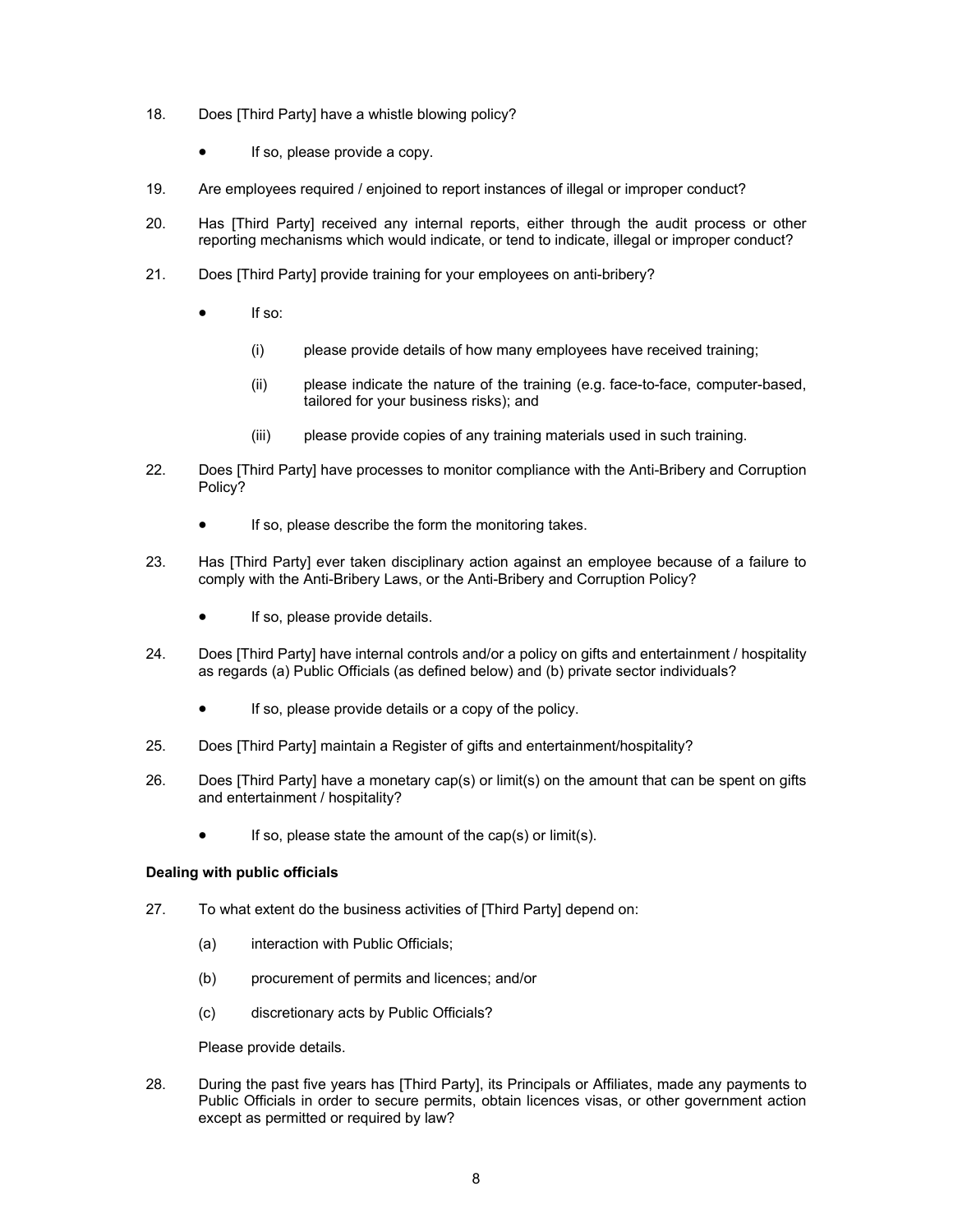- **•** If so, please explain.
- 29. Is a Public Official, or a relative of a Public Official, a director, senior officer, or beneficial owner of [Third Party], its Affiliates, or parent company?
	- If so, please give details.
- 30. During the past five years has [Third Party], its Principals or Affiliates made any political contribution (including, but not limited to gifts of money, discounted loans, the provision of free or discounted services, sponsorship or the provision of facilities at no, or discounted, cost) to a Public Official?
	- If so, please give details of the amount(s) and date(s) of such contributions, and the name of the recipient.

# **Charitable donations**

- 31. Does [Third Party] or its Affiliates make contributions to charities?
	- If so, please indicate the names of the charities and the amount of the contributions.
	- Are there ongoing commitments to make such contributions in the future?
- 32. Do you carry out checks to ascertain whether the charities to which you contribute are:
	- (a) *bona fide* charities;
	- (b) not connected to a Public Official; and
	- (c) not used as conduits for the channelling of bribes or improper payments.
	- **If so, please indicate what checks you carry out.**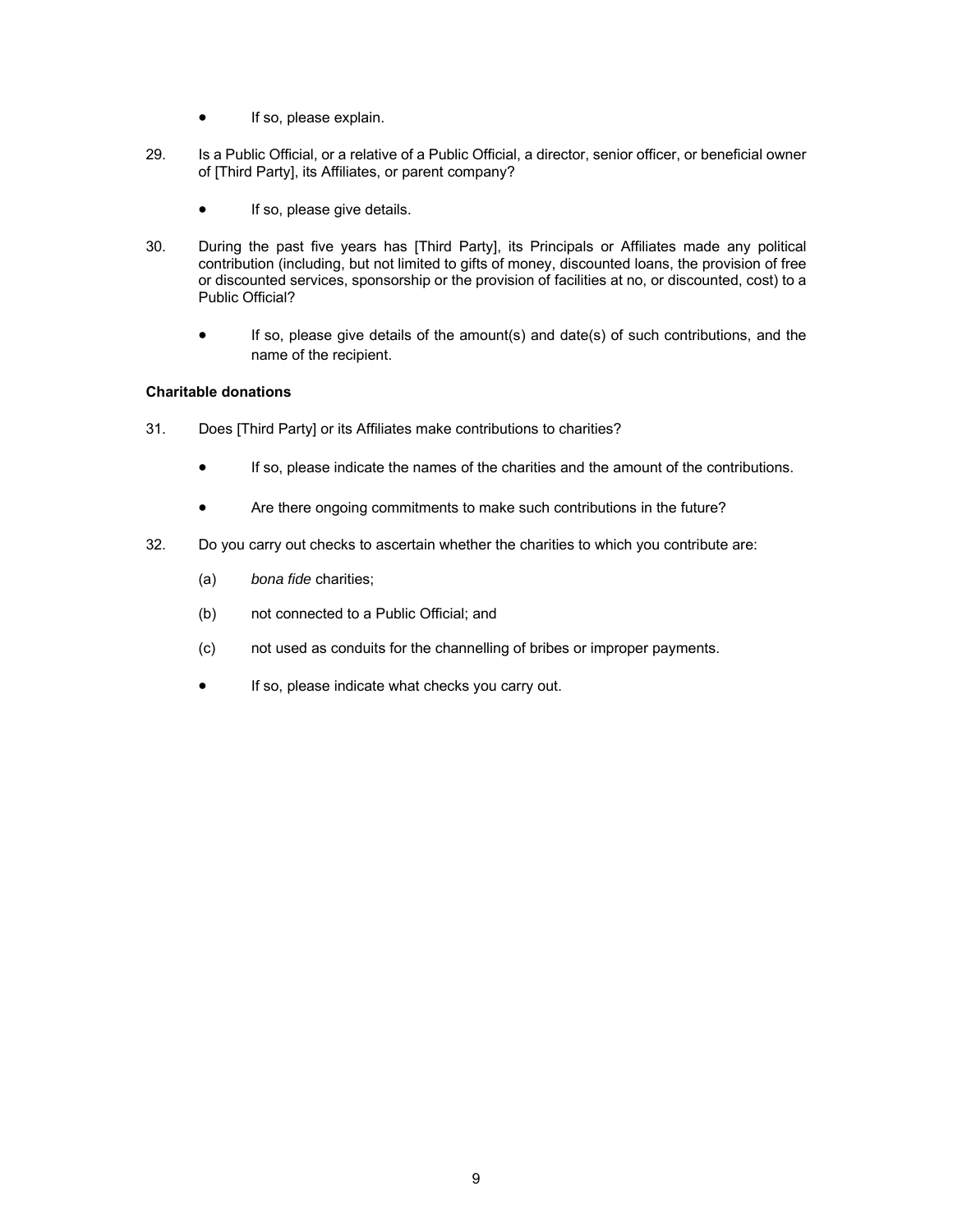# **Annex B (To be completed by the business unit and submitted to the Compliance Officer)**

- 1. How has the Service Provider been identified?
- 2. Has the Service Provider previously been engaged by the Company to perform similar services?
- 3. If yes,
	- (a) please give details of engagements (dates, length of appointment(s), nature of services); and
	- (b) please indicate whether there were any complaints, or reports or allegations of misconduct or improper behaviour in relation to such previous engagement(s).

Completed by: ......................................... Position: .................................................. Dated: ......................................................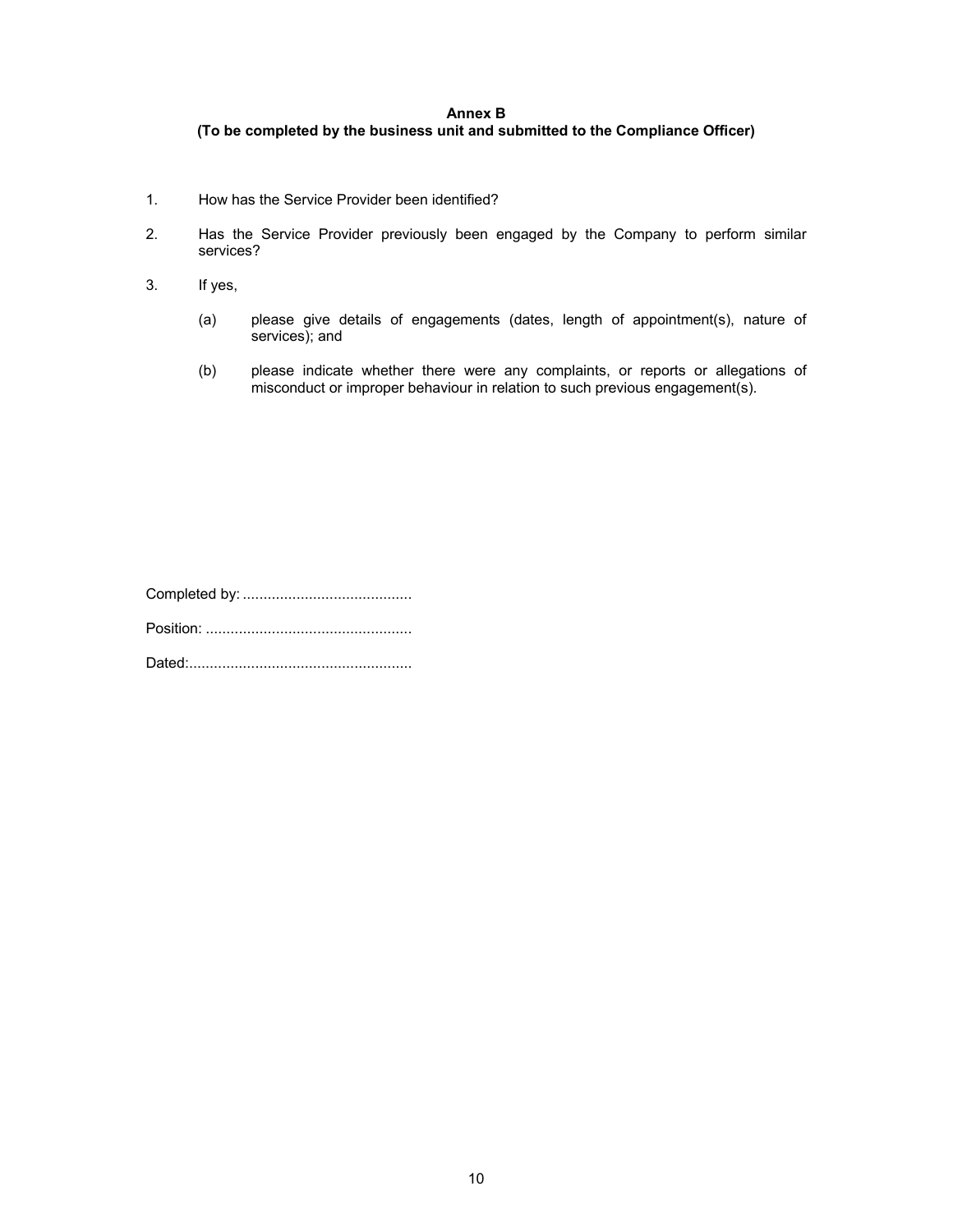## **Annex C Enhanced Due Diligence**

Where factors indicate that the appointment should be treated as high risk in a bribery context (because e.g. of the location, nature of services and/or method of payment), external checks should be carried out in addition to the completion of the Questionnaire by the Service Provider. These checks could be carried out either by the business unit (and submitted to the Compliance Officer) or by the Compliance Officer. The checks are as follows:

- Check relevant company registers to ensure accuracy of information provided on incorporation, Affiliates, and ownership (where applicable).
- Check details of authorisations.
- Using an anti-bribery reference tool (such as "World-Check") check names of individuals and entities.
- Carry out press and internet searches on names of individuals and entities.
- Pursue references.
- If Service Provider states that Anti-Bribery and Corruption Policy has been audited by an external third party, confirm with third party to the extent possible.
- Check relevant registers of political donations (to the extent possible).
- Examine Anti-Bribery and Corruption Policy, training materials, policy on gifts and entertainment, monitoring processes and procedures for checking charitable donations, to the extent that these have been provided.
- Where policies and procedures are not present, the Company may wish to require the Service Provider to warrant compliance with relevant Company policies.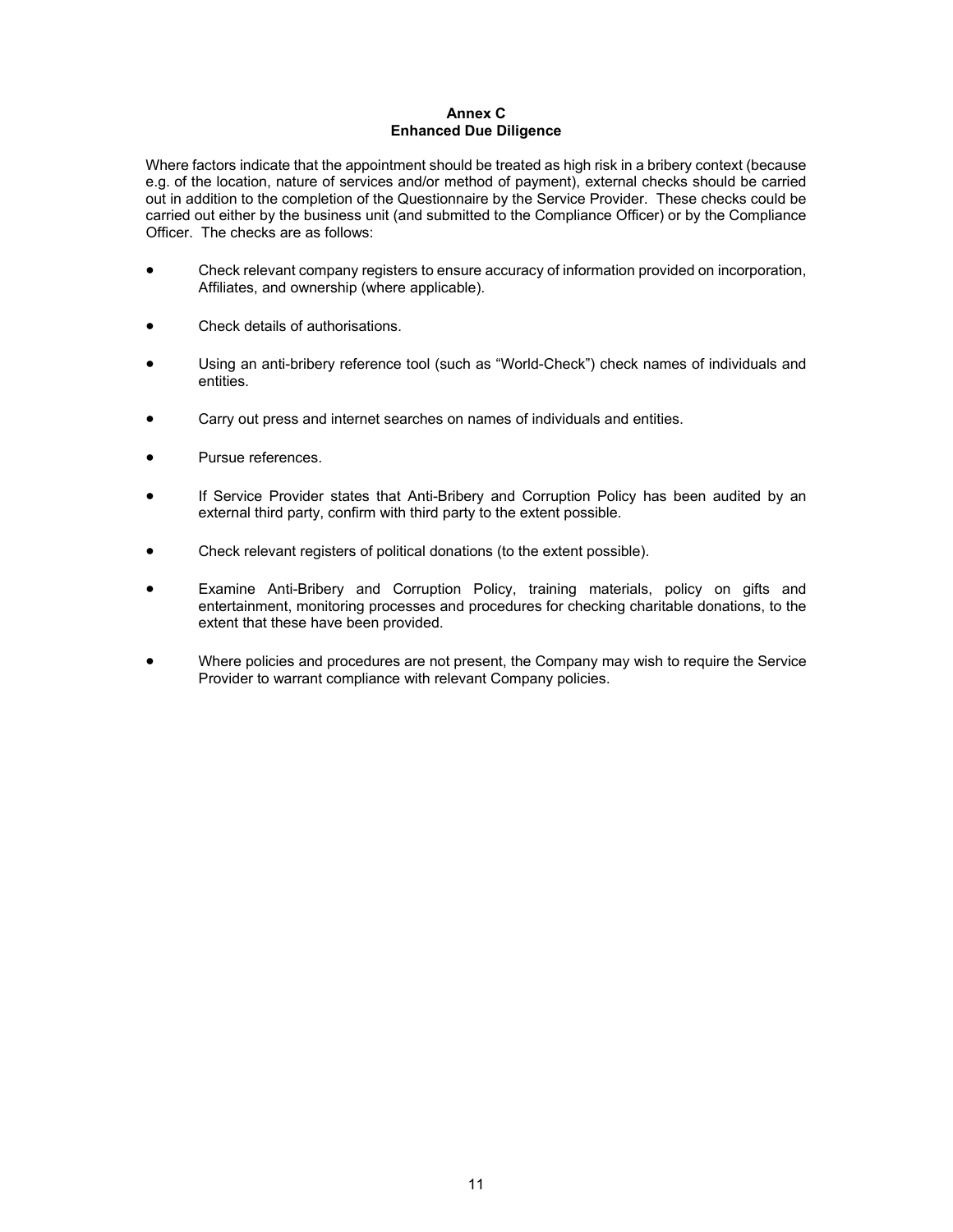#### **Annex D Standard Clauses for inclusion in Service Provider Agreements**

- [ ] The Service Provider represents and warrants:
- [ ].1 that it does not engage in Bribery (as defined below), does not direct, authorise or knowingly permit any person who acts on its behalf or provides services to it, to engage in Bribery and that it will not, during the term of this agreement, or, if different, during the period of time from the date on which this agreement is signed until this agreement is terminated, engage in, or direct, authorise, or knowingly permit a person acting on its behalf or providing services to it, to engage in, Bribery;
- [ ].2 that it agrees to indemnify the Company against any and all losses resulting from any Bribery by the Service Provider made in connection with the services under this agreement;
- [ ].3 that it has received a copy of the Company's *Anti-Bribery and Corruption Policy*, and that it is aware of the Company's policy of zero tolerance towards Bribery and corruption;
- [ ].4 that it has provided a copy of its Anti-Bribery and Corruption Policy to the Company and that it has procedures in place to implement the provisions of this policy which the Service Provider reasonably believes will ensure compliance by the Service Provider and any persons acting for the Service Provider in connection with this agreement;
- [ ].5 that it is aware that the Company is subject to the provisions of the UK Bribery Act 2010 prohibiting improper payments and bribes to private sector persons and to Public Officials and that neither it, nor any persons acting for the Service Provider in connection with this agreement, has taken, or will take any action or engage in any activity which would lead to the Company being in violation of the UK Bribery Act 2010;
- [ ].6 that it does not, and will not, make any political donations for the benefit of, or on behalf of the Company, or in relation to the services under this agreement;
- [ ].7 that any material breach of any of these representations and warranties will entitle the Company to terminate the Service Provider's engagement with immediate effect; and
- [ ].8 that it will not delegate the performance of the services under this agreement or otherwise engage any sub-adviser or agent in relation to the services, without the prior written approval of the Company, and will ensure that any such engagement is set out in a written agreement which incorporates all material terms of this agreement regarding conduct, compliance, confidentiality and representations and warranties, and that the Company shall be a third party beneficiary of, and entitled to enforce, such provisions.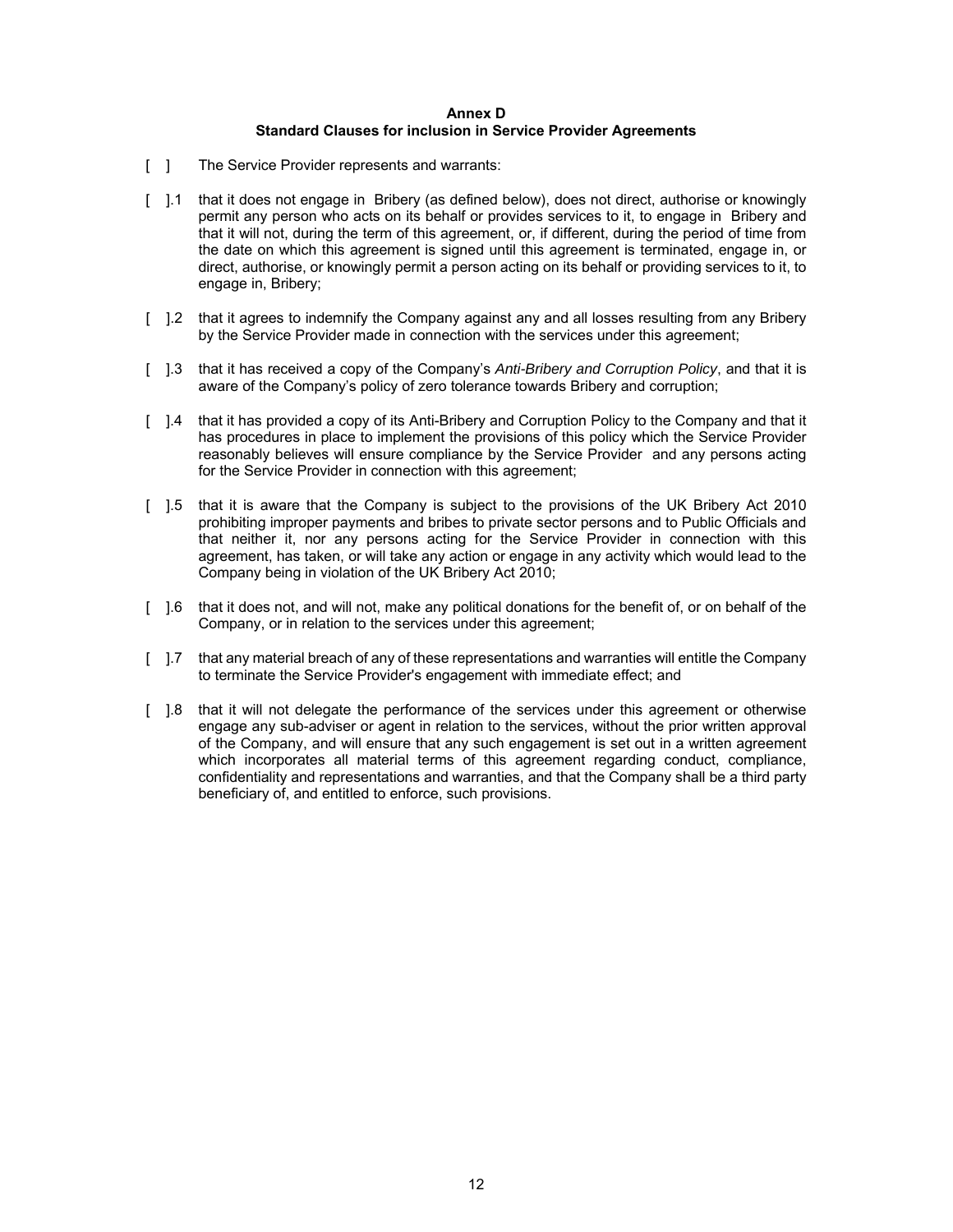#### **Annex E Associated Persons – Red Flags**

- 1. The country or industry in which the third party operates has a history of widespread corruption, Bribery and violations of Anti-Bribery Law and conventions;
- 2. the third party behaves unusually (e.g. refuses to certify in writing that they will operate within Anti-Bribery Law, insists on operating in anonymity, or does not appear to have the expertise or appropriate resources to carry out the duties for which they have been engaged);
- 3. an inappropriate payment request, where the size and/or method of payment to a third party seems unduly large or out of place, e.g. requests for indirect payments, payments made to cash or bearer, or payable in a country other than that in which the third party operates;
- 4. reputational research identifies past allegations or incidents of corruption or illegality;
- 5. Public Officials (or their immediate family members) serve as directors, officers, employees or agents of the third party, or otherwise receive compensation or other benefits, directly or indirectly, from the third party;
- 6. Public Officials are known or suspected to be shareholders or beneficial owners of the third party entity;
- 7. the third party is or was previously a Public Official;
- 8. a Public Official recommended the third party;
- 9. the third party is new to the business, unable to provide references, or unable to document their claimed experience;
- 10. there are parties involved in the transaction that do not have a substantive commercial role;
- 11. the third party appears to be in significant financial difficulties or have a history of insolvency;
- 12. unusually high amounts are spent on hospitality or gifts; and/or
- 13. there is poor control of agents.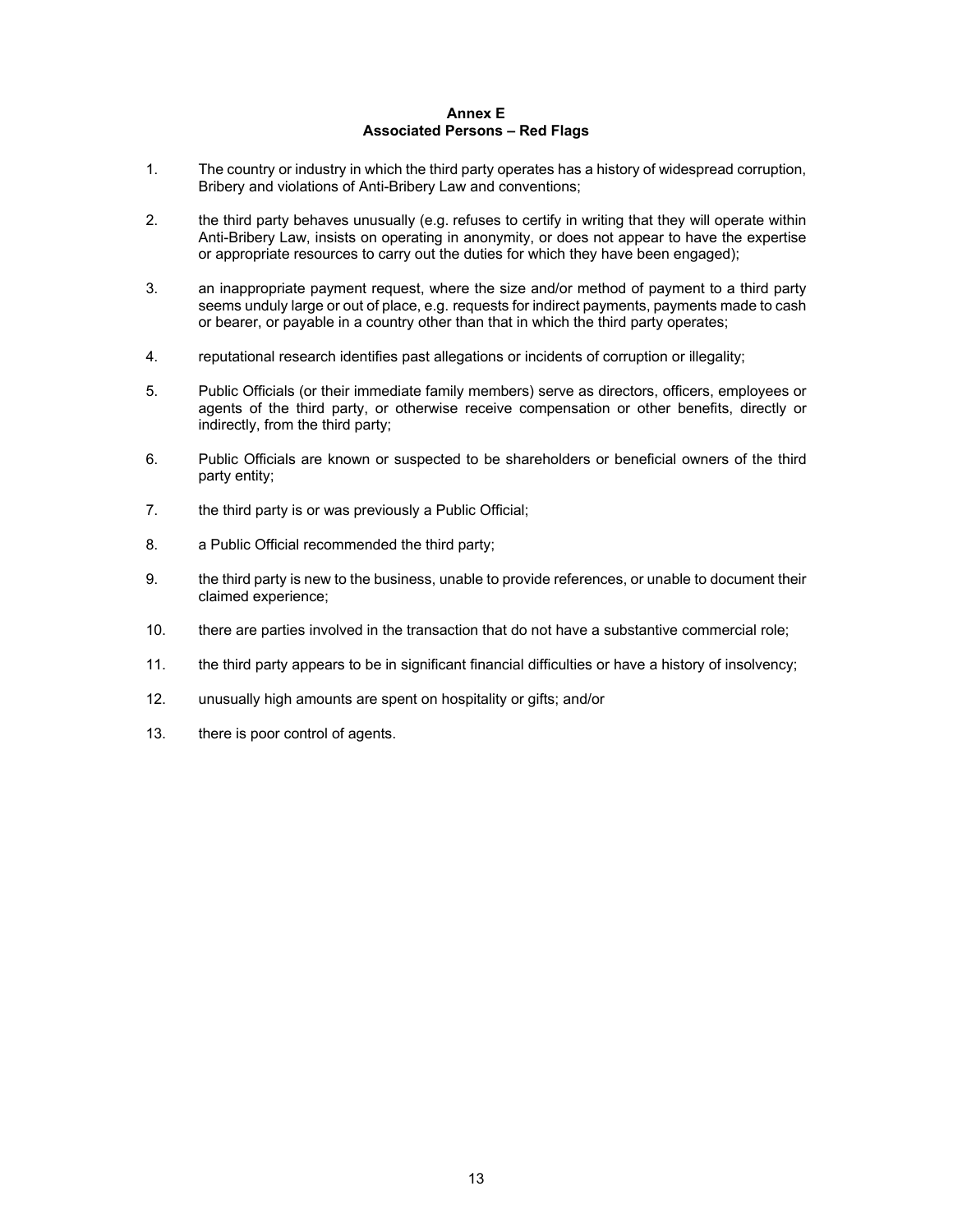# **BRIBERY RISK ASSESSMENT QUESTIONNAIRE**

## **WHY THIS QUESTIONNAIRE IS IMPORTANT**

Cobra Resources plc is committed to ensuring that its business operations are carried out in accordance with the highest ethical standards. As part of Cobra Resources' efforts to ensure compliance with the UK Bribery Act 2010, Cobra Resources plc is reviewing and updating its anti-bribery policies and procedures. To do so, Cobra Resources plc needs to assess its potential exposure to bribery and corruption risk. This Questionnaire is part of Cobra Resources' risk assessment, and the responses will be used to inform Cobra Resources' anti-bribery controls.

**THIS QUESTIONNAIRE MUST BE COMPLETED AND RETURNED TO [ ] BY [ ] 20[ ].** Thank you for your assistance.

# **TO: [COMPLIANCE OFFICER]**

| Addressee:     |           |                                                                                                                                                                      |
|----------------|-----------|----------------------------------------------------------------------------------------------------------------------------------------------------------------------|
| Position:      |           |                                                                                                                                                                      |
| Address        |           |                                                                                                                                                                      |
| $\mathbf{1}$ . | A.        | Please list all the countries in which you operate.                                                                                                                  |
|                | B.        | Do you think that bribery is common in the region(s) in which you operate?                                                                                           |
|                |           |                                                                                                                                                                      |
| 2.             | Α.        | Are you aware of any incidents or allegations of bribery in the $\lceil \ \rceil$ industry sector in<br>the countries in which the Group operates? Please elaborate. |
|                | <b>B.</b> | How do you think it compares with other industry sectors?                                                                                                            |
|                |           |                                                                                                                                                                      |
| 3.             | Α.        | What part of the Group's operations creates the greatest risk of criminal liability for the<br>Group or its employees?                                               |
|                |           |                                                                                                                                                                      |
|                | <b>B.</b> | What part of the Group's operations creates the greatest risk of reputational harm for<br>the Group or its employees?                                                |
|                |           |                                                                                                                                                                      |
|                | C.        | As far as you know, is there any aspect of the Group's activities that you think would<br>harm the Group's reputation if it were to become public?                   |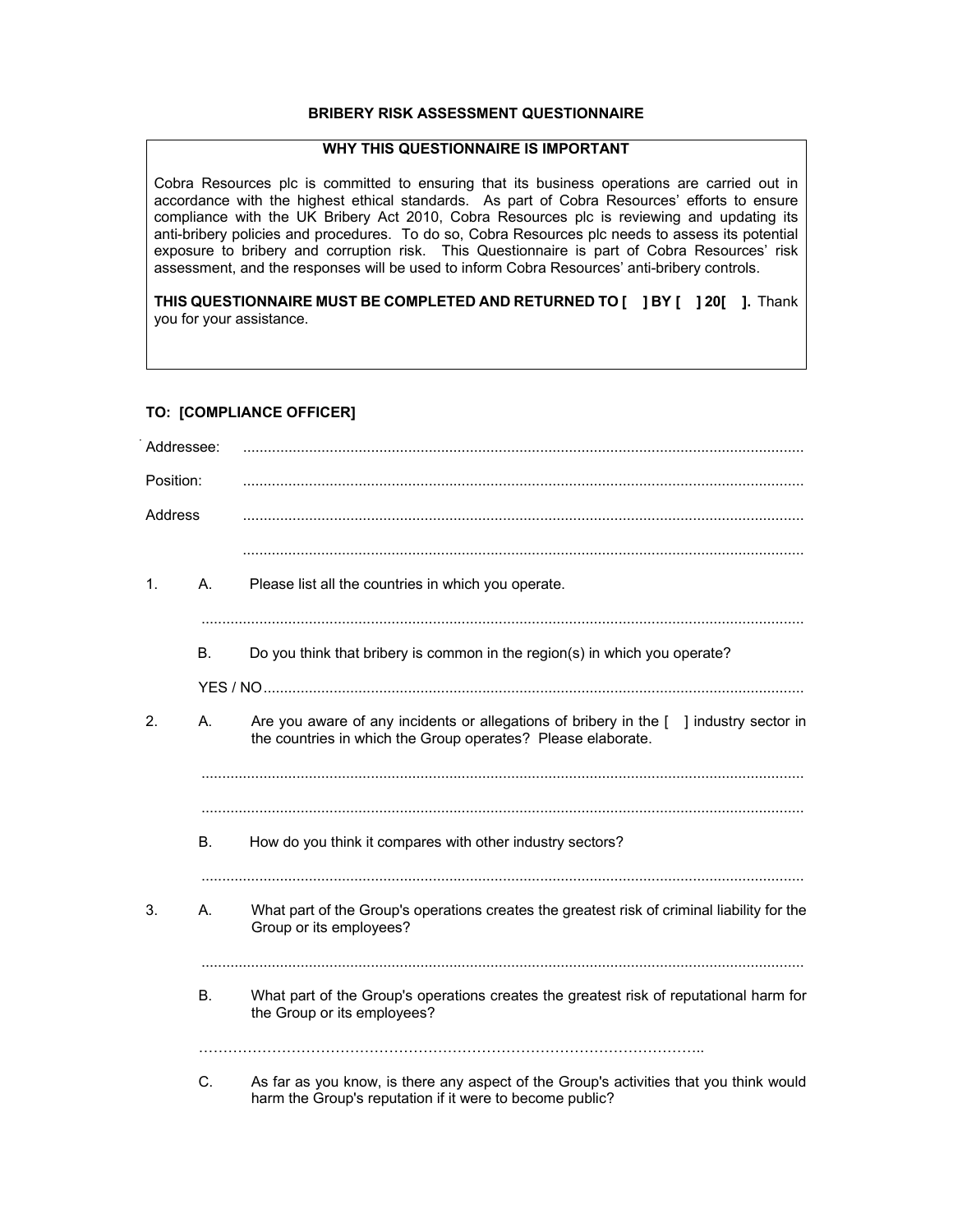..................................................................................................................................................

4. What bribery risk do you think the following aspects of the Group's business pose:

|    |           | (i)         |                                                                                                                                                                                                                                                                                                                                           |  |
|----|-----------|-------------|-------------------------------------------------------------------------------------------------------------------------------------------------------------------------------------------------------------------------------------------------------------------------------------------------------------------------------------------|--|
|    |           | (ii)        |                                                                                                                                                                                                                                                                                                                                           |  |
|    |           | (iii)       | relations with financial institutions; HIGH/ MEDIUM / LOW                                                                                                                                                                                                                                                                                 |  |
|    |           | (iv)        | relations with governmental and institutional bodiesHIGH/ MEDIUM / LOW                                                                                                                                                                                                                                                                    |  |
|    |           | (v)         | relations with other related parties HIGH/ MEDIUM / LOW                                                                                                                                                                                                                                                                                   |  |
|    |           |             |                                                                                                                                                                                                                                                                                                                                           |  |
| 5. | А.        |             | Does the Group, or any person on the Group's behalf, as far as you know, make<br>political donations, sponsor political events or otherwise contribute to political party<br>expenditure?                                                                                                                                                 |  |
|    |           |             |                                                                                                                                                                                                                                                                                                                                           |  |
|    | <b>B.</b> |             | If so, are there procedures in place to make sure that all such donations comply with<br>relevant law, and that they are not intended to influence politicians or party officials<br>improperly?                                                                                                                                          |  |
|    |           |             |                                                                                                                                                                                                                                                                                                                                           |  |
|    |           |             |                                                                                                                                                                                                                                                                                                                                           |  |
| 6. | А.        |             | Are you aware of any charitable donations the Group has made, or regularly makes?                                                                                                                                                                                                                                                         |  |
|    |           |             |                                                                                                                                                                                                                                                                                                                                           |  |
|    | В.        |             | If so, are there procedures in place to check whether the recipient is a bona fide charity,<br>and whether there are any improper reasons for giving the donation (for example, the<br>request is from a public official, or business customer, and the donation is a condition<br>of obtaining a government consent, or a new contract)? |  |
|    |           |             |                                                                                                                                                                                                                                                                                                                                           |  |
| 7. | Α.        | officials)? | Do your transactions involve commitments in community investments or the provision<br>of offset benefits, following a request, or with the consent of, a public official (employees<br>of state-owned companies should be included when considering questions about public                                                                |  |
|    |           |             |                                                                                                                                                                                                                                                                                                                                           |  |
|    | Β.        |             | If so, are there procedures in place to check whether such investments or offsets are<br>legally permitted?                                                                                                                                                                                                                               |  |
|    |           |             |                                                                                                                                                                                                                                                                                                                                           |  |
|    |           |             |                                                                                                                                                                                                                                                                                                                                           |  |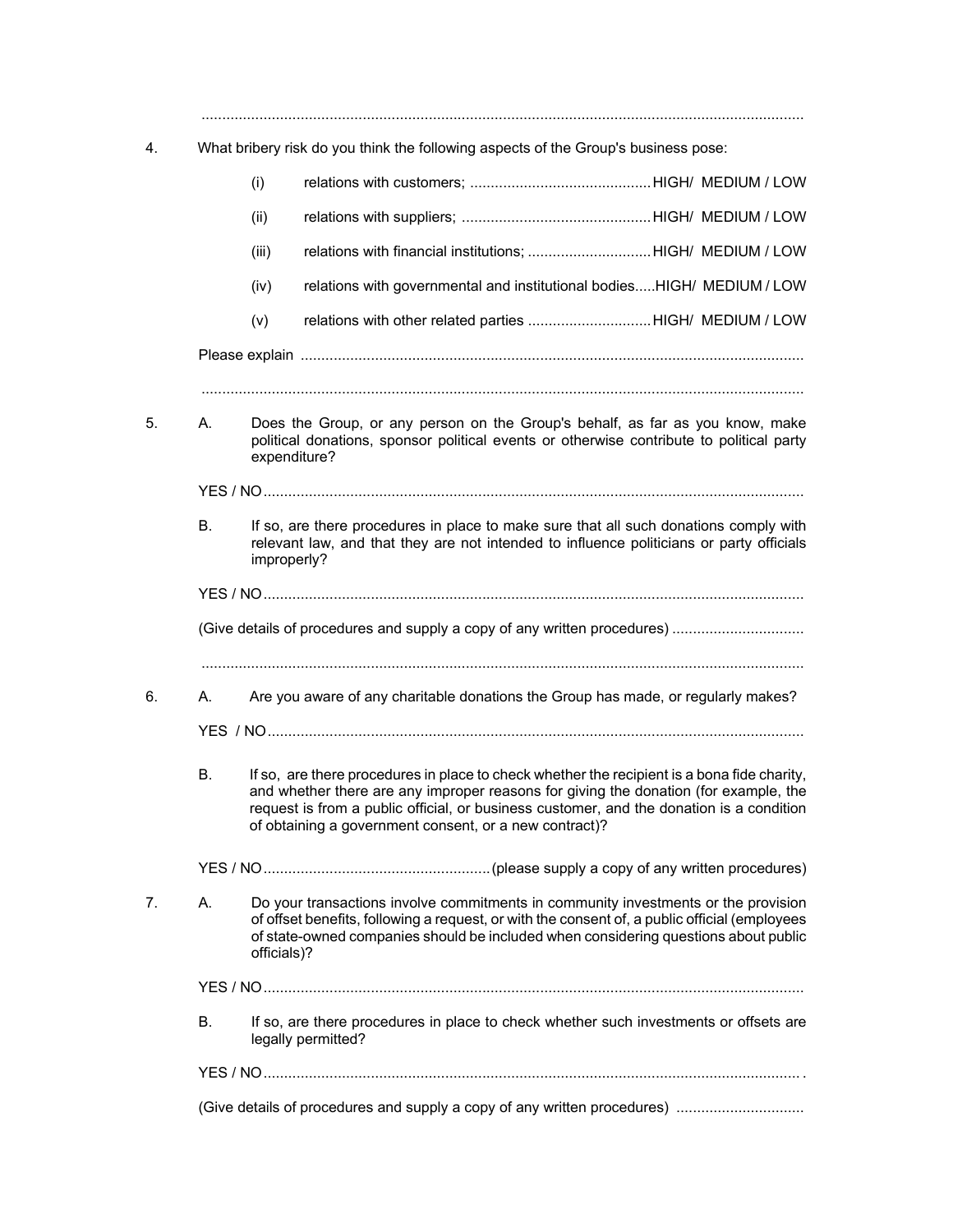| 8.  | А. | What licences or permits does your business require (list as many as you are aware<br>of)?                                                                                                                                                                                                                                                                                                                                          |                   |  |  |
|-----|----|-------------------------------------------------------------------------------------------------------------------------------------------------------------------------------------------------------------------------------------------------------------------------------------------------------------------------------------------------------------------------------------------------------------------------------------|-------------------|--|--|
|     | В. | Who is responsible for obtaining such licences or permits, and how often?                                                                                                                                                                                                                                                                                                                                                           |                   |  |  |
|     | C. | Are there procedures in place to ensure that such licences or permits are obtained<br>ethically, and not as a result of bribery, and/or to identify potential links between gifts<br>and/ or hospitality provided or received by employees and the award of such permits<br>or licences (including, but not limited to, local land use permits, building and zoning<br>permits, work authorisations and health and safety permits)? |                   |  |  |
|     |    |                                                                                                                                                                                                                                                                                                                                                                                                                                     |                   |  |  |
|     |    |                                                                                                                                                                                                                                                                                                                                                                                                                                     |                   |  |  |
|     |    |                                                                                                                                                                                                                                                                                                                                                                                                                                     |                   |  |  |
|     | А. | Do you participate in public procurement tenders?                                                                                                                                                                                                                                                                                                                                                                                   |                   |  |  |
|     |    |                                                                                                                                                                                                                                                                                                                                                                                                                                     |                   |  |  |
|     | В. | If so, are there procedures in place to ensure compliance with all rules that may be<br>applicable to the tender process, and that your engagement in the process is fair?                                                                                                                                                                                                                                                          |                   |  |  |
|     |    |                                                                                                                                                                                                                                                                                                                                                                                                                                     |                   |  |  |
| 10. | А. | Do you use third parties (e.g. agents or consultants) to:                                                                                                                                                                                                                                                                                                                                                                           |                   |  |  |
|     |    |                                                                                                                                                                                                                                                                                                                                                                                                                                     |                   |  |  |
|     |    | (i)                                                                                                                                                                                                                                                                                                                                                                                                                                 |                   |  |  |
|     |    | or to engage with public officials on your behalf? YES / NO<br>(ii)                                                                                                                                                                                                                                                                                                                                                                 |                   |  |  |
|     |    |                                                                                                                                                                                                                                                                                                                                                                                                                                     |                   |  |  |
|     | В. | If so, are there procedures in place to:                                                                                                                                                                                                                                                                                                                                                                                            |                   |  |  |
|     |    | (i)<br>check that the third party is reputable and ethical; YES/NO                                                                                                                                                                                                                                                                                                                                                                  |                   |  |  |
|     |    | check who the beneficial owner of the third party is; YES/NO<br>(ii)                                                                                                                                                                                                                                                                                                                                                                |                   |  |  |
|     |    | (iii)                                                                                                                                                                                                                                                                                                                                                                                                                               |                   |  |  |
|     |    | (iv)<br>understand<br>the<br>third<br>party's own<br>anti-bribery                                                                                                                                                                                                                                                                                                                                                                   | commitment<br>and |  |  |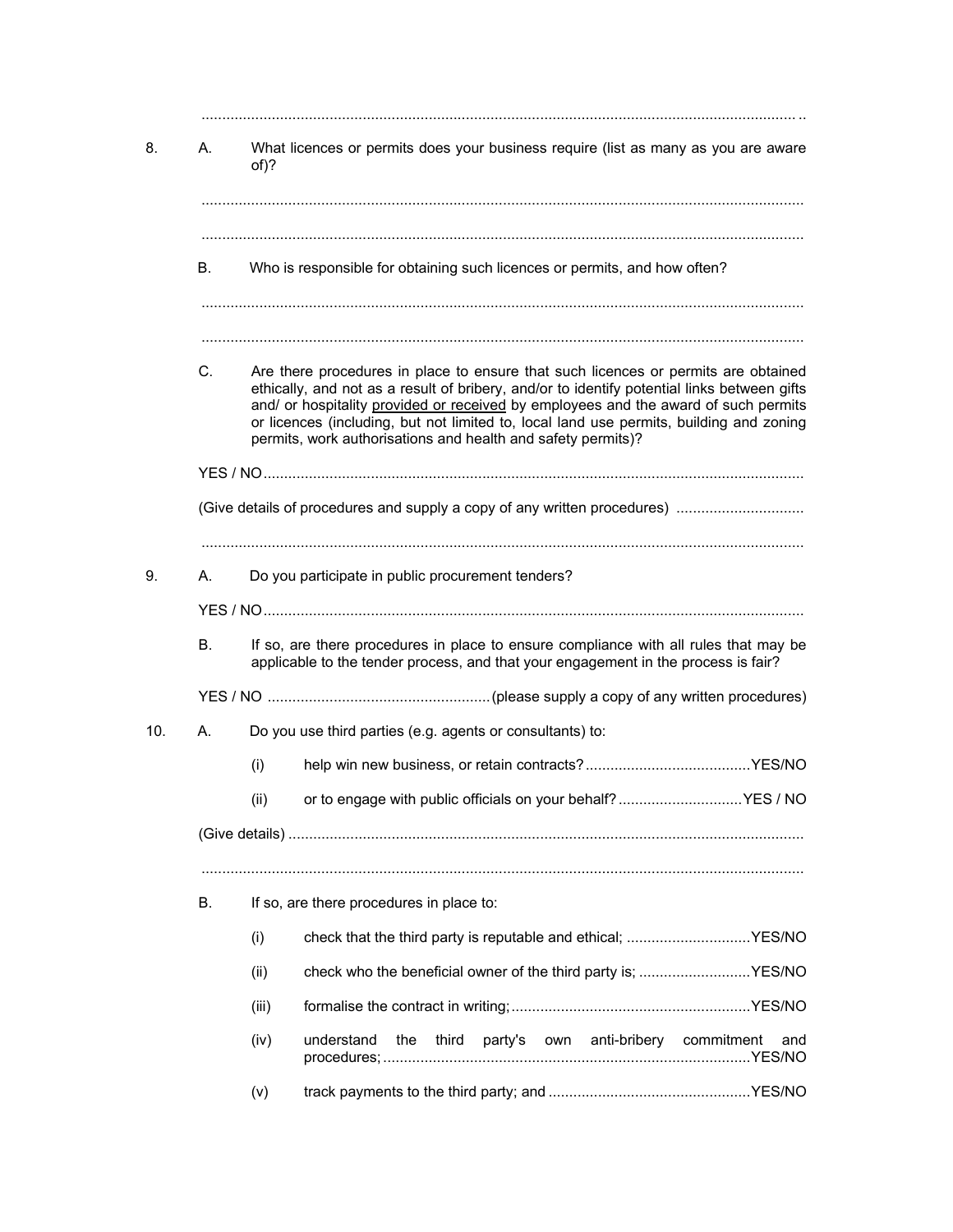|     |           | (vi) | enable disengagement from the contract in the event of bribery or alleged                                                                                                                                                                                                                                |
|-----|-----------|------|----------------------------------------------------------------------------------------------------------------------------------------------------------------------------------------------------------------------------------------------------------------------------------------------------------|
|     | C.        |      | Do you use agents or other intermediaries that are public officials, or are owned or<br>controlled by public officials or a public authority? If so, please provide details.                                                                                                                             |
| 11. | А.        |      | Are you aware of any internal corporate policy, procedures or rules that would help to<br>identify and prevent bribery (including, e.g. controls on expenditure)? Please describe<br>and supply a copy of any written procedures.                                                                        |
|     | <b>B.</b> |      | Are you and your Group's employees familiar with the relevant laws prohibiting bribery?                                                                                                                                                                                                                  |
|     |           |      |                                                                                                                                                                                                                                                                                                          |
|     | C.        |      | Has any training been provided to employees on ethical behaviour, and/or bribery or<br>corruption or on anti-corruption law more generally?                                                                                                                                                              |
|     |           |      |                                                                                                                                                                                                                                                                                                          |
|     |           |      |                                                                                                                                                                                                                                                                                                          |
|     | D.        |      | Do you have a Compliance Officer (or other individual responsible for ensuring<br>anti-bribery compliance)?                                                                                                                                                                                              |
|     |           |      |                                                                                                                                                                                                                                                                                                          |
| 12. | А.        |      | As far as you are aware, do you, your employees, or any third parties acting on your<br>behalf, regularly receive requests from public officials for facilitation payments (small,<br>irregular payments paid to officials to persuade them to carry out a routine action, or to<br>do so more quickly)? |
|     |           |      |                                                                                                                                                                                                                                                                                                          |
|     | В.        |      | Do you have a procedure for identifying and preventing such payments?                                                                                                                                                                                                                                    |
|     |           |      |                                                                                                                                                                                                                                                                                                          |
|     |           |      |                                                                                                                                                                                                                                                                                                          |
| 13. | Α.        |      | Are you aware of internal controls and/or a policy on gifts and entertainment / hospitality<br>as regards (a) Public Officials and (b) private sector individuals or companies??                                                                                                                         |
|     |           |      |                                                                                                                                                                                                                                                                                                          |
|     |           |      |                                                                                                                                                                                                                                                                                                          |
|     | В.        |      | Is a record kept of gifts and entertainment / hospitality (a) offered to public officials; (b)<br>offered to private sector individuals; (c) received by employees?                                                                                                                                      |
|     |           |      |                                                                                                                                                                                                                                                                                                          |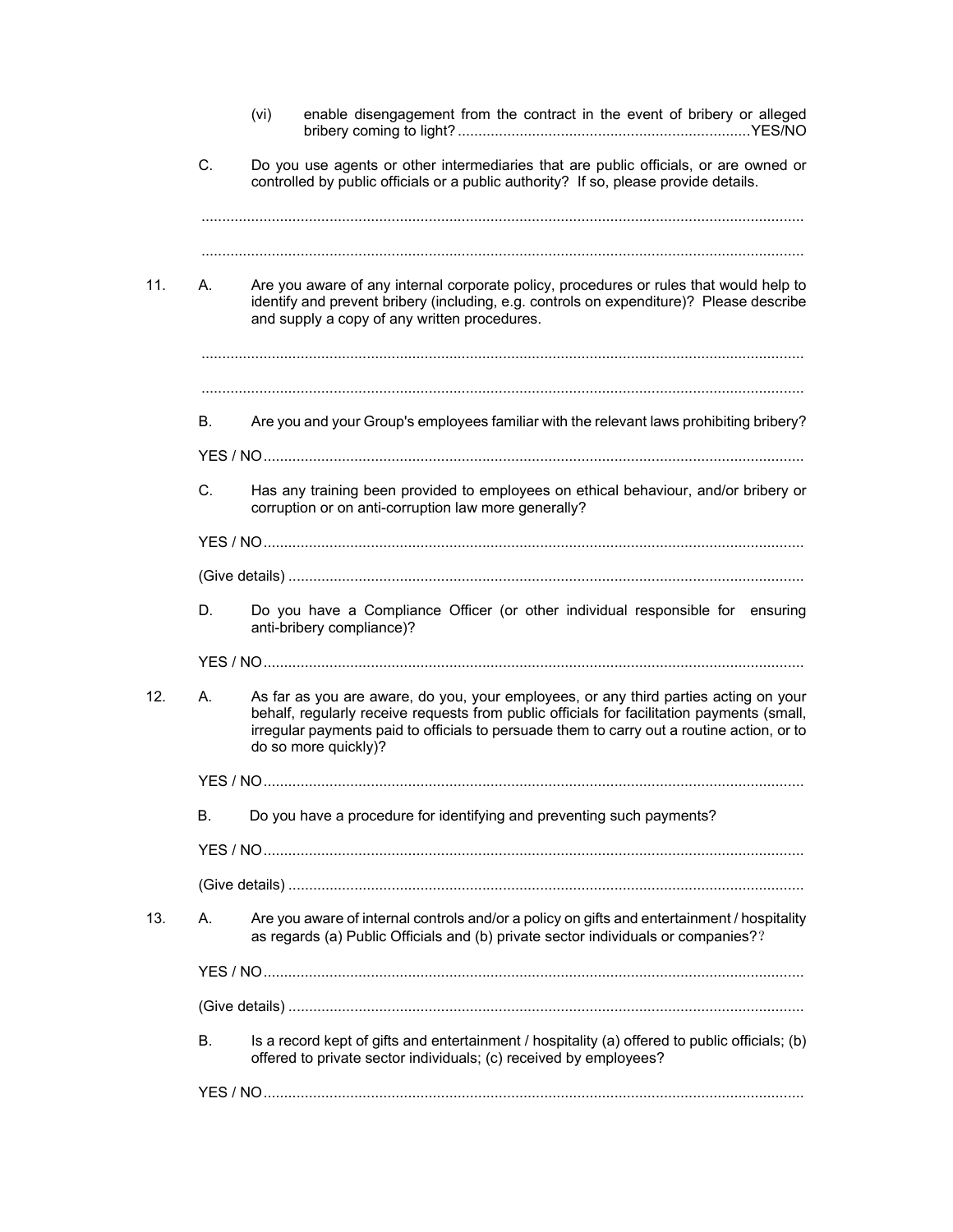|     | C.        | Is there a value limit on the amount that can be spent on gifts and entertainment /<br>hospitality? If so, please describe how this works.                                                                                                 |
|-----|-----------|--------------------------------------------------------------------------------------------------------------------------------------------------------------------------------------------------------------------------------------------|
|     |           |                                                                                                                                                                                                                                            |
|     |           |                                                                                                                                                                                                                                            |
| 14. |           | Are there procedures in place to identify and prevent the receipt of bribes, or inappropriate /<br>lavish gifts and/or entertainment by employees, particularly those involved in procuring goods<br>or services on the Division's behalf? |
|     |           |                                                                                                                                                                                                                                            |
|     |           |                                                                                                                                                                                                                                            |
| 15. |           | Do you consider the Division's internal financial controls to be robust / effective?                                                                                                                                                       |
|     |           |                                                                                                                                                                                                                                            |
| 16. | А.        | Do you have a procedure for employees to report suspicions or incidents of bribery?                                                                                                                                                        |
|     |           |                                                                                                                                                                                                                                            |
|     | <b>B.</b> | If so, has it been used for this purpose, and is it possible for reports to be made either                                                                                                                                                 |
|     | C.        | Are there proper systems for reporting to Board/Audit Committee? YES/NO                                                                                                                                                                    |
| 17. | Α.        | Are internal procedures regularly reviewed and updated?YES/NO                                                                                                                                                                              |
|     | В.        |                                                                                                                                                                                                                                            |

**Please use this space to give any other information you think is relevant to an assessment of bribery risks facing the Group.**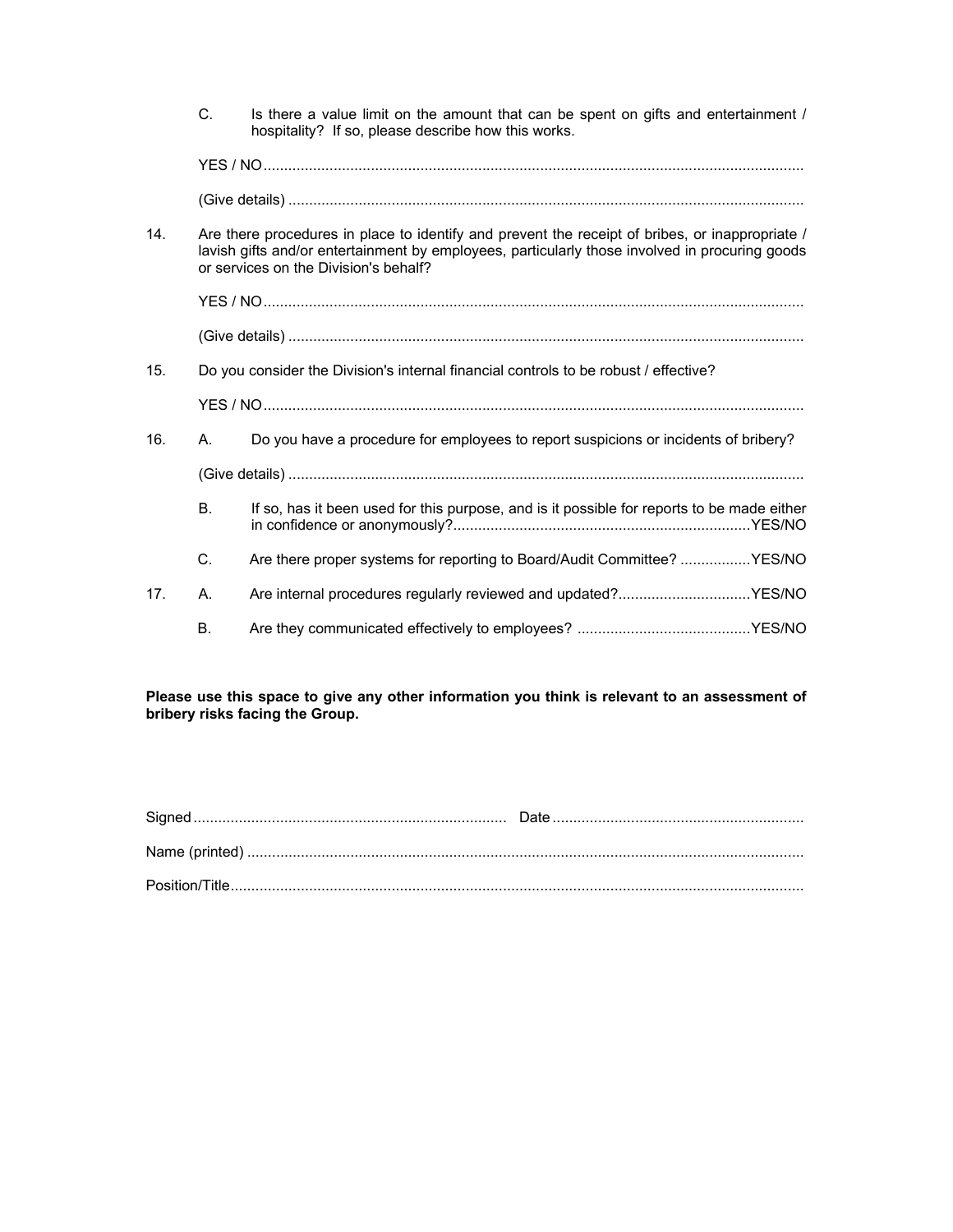#### **NOTES**

- 1. Under section 7 of the UK Bribery Act 2010 (which came into force on 1 July 2011), commercial organisations may commit an offence if they fail to prevent persons associated with them committing bribery on their behalf. It is a defence for the organisation to show that it has in place "adequate procedures" to prevent such bribery. The preparation and implementation of an Anti-Bribery and Corruption Policy and associated policies by a company will be key to any such defence.
- 2. The Ministry of Justice has published guidance, "Guidance about procedures which relevant commercial organisations can put in place to prevent persons associated with them from bribing (Section 9 of the UK Bribery Act 2010)" (the "**Guidance**"). This Guidance sets out six principles which are intended to inform the procedures which a commercial organisation puts in place to prevent bribery being committed on their behalf. These principles are set out below:

*Principle 1: Proportionate procedures.* A commercial organisation's procedures to prevent bribery by persons associated with it are proportionate to the bribery risks it faces and to the nature, scale and complexity of the commercial organisation's activities. They are also clear, practical, accessible, effectively implemented and enforced.

*Principle 2: Top-level commitment.* The top level management of a commercial organisation (be it a board of directors, the owners or any other equivalent body or person) are committed to preventing bribery by persons associated with it. They foster a culture within the organisation in which bribery is never acceptable.

*Principle 3: Risk assessment.* The commercial organisation assesses the nature and extent of its exposure to the potential external and internal risks of bribery on its behalf by persons associated with it. The assessment is periodic, informed and documented.

*Principle 4: Due diligence.* The commercial organisation applies due diligence procedures, taking a proportionate and risk based approach, in respect of persons who perform or will perform services for or on behalf of the organisation, in order to mitigate identified bribery risks.

*Principle 5: Communication (including training.)* The commercial organisation seeks to ensure that its bribery prevention policies and procedures are embedded and understood throughout the organisation through internal and external communication, including training, that is proportionate to the risks it faces.

*Principle 6: Monitoring and review.* The commercial organisation monitors and reviews procedures designed to prevent bribery by persons associated with it and makes improvements where necessary.

| Policies should cover:                            | Procedures should cover:                                                   |
|---------------------------------------------------|----------------------------------------------------------------------------|
| Commitment to bribery prevention                  | Top level commitment                                                       |
| Approach to bribery risks e.g.                    | Risk assessment procedures<br>$\bullet$                                    |
| conduct of intermediaries and<br>agents;          | associated<br>οf<br>diligence<br>Due<br>persons                            |
| promotional<br>hospitality<br>and<br>expenditure; | hospitality,<br>promotional<br>Gifts,<br>charitable<br>expenditure.<br>and |

3. The following table shows how the principles are to be effected in an organisation's policies and procedures.